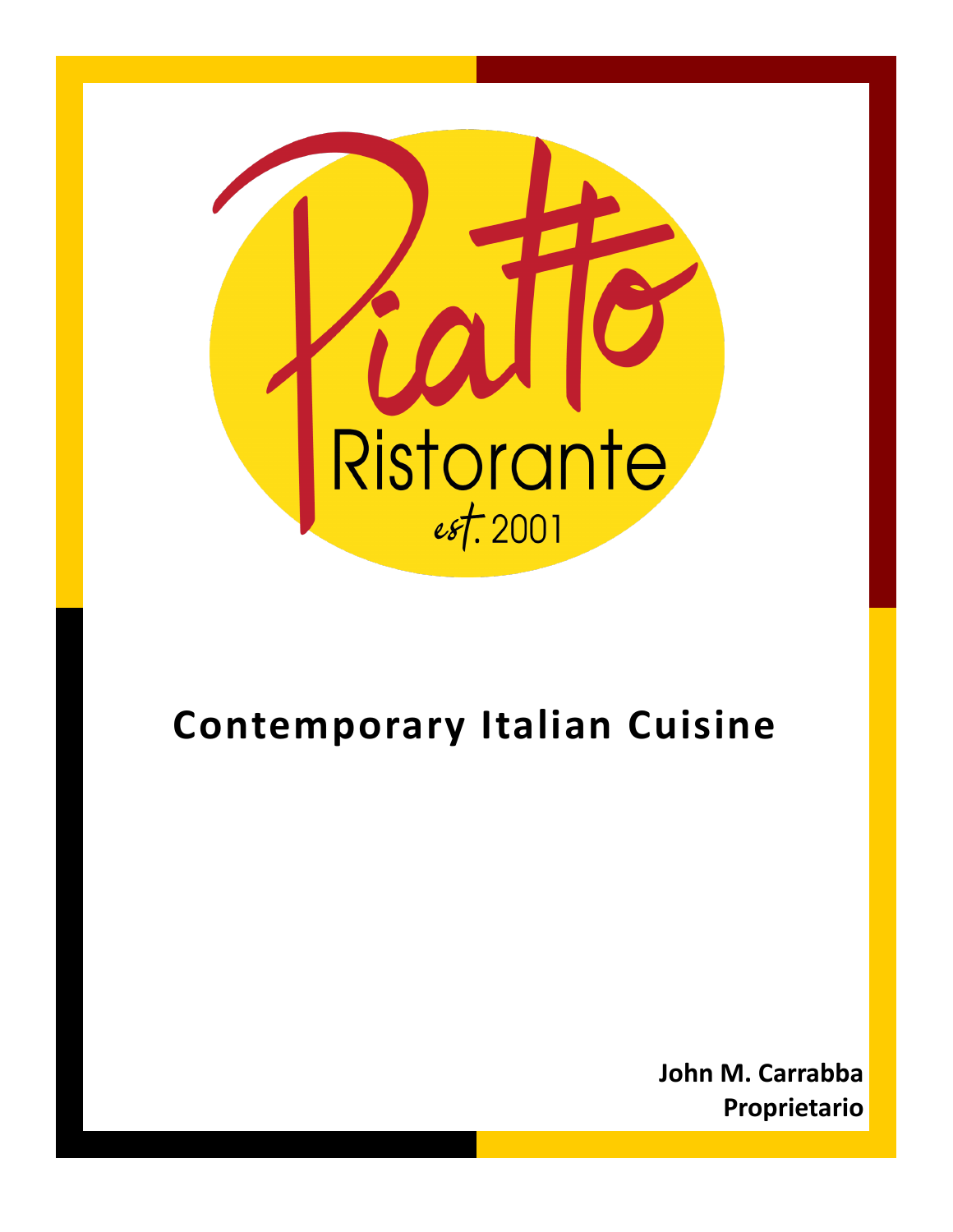## PICCOLO PIATTI

| <b>ASPARAGUS SPECIALI</b><br>Topped with Jumbo Lump Crabmeat and Lemon Butter Sauce                                                                        | 18 |
|------------------------------------------------------------------------------------------------------------------------------------------------------------|----|
| <b>CALAMARI FRITTI</b><br>Topped with our Signature Pepperoncini Lemon Butter Sauce                                                                        | 18 |
| <b>SHRIMP AND CRAB CLAWS</b><br>In a Garlic Herb Sauce, Served with Garlic Toast                                                                           | 20 |
| <b>SEARED AHI TUNA</b><br>With Spicy Wasabi and Roasted Red Pepper Sauce                                                                                   | 21 |
| <b>ESCARGOT MARY</b><br><b>Baked in Garlic Butter and Brie Cheese</b>                                                                                      | 12 |
| <b>FRIED MOZZARELLA</b>                                                                                                                                    | 10 |
| <b>BRUSCHETTA</b><br>Pesto, Tomatoes, Ricotta Salata                                                                                                       | 10 |
| <b>SAUSAGE and PEPPERS</b><br>Homemade Italian Fennel Sausage grilled with Sweet Peppers and Onions                                                        | 16 |
| <b>ANTIPASTI MISTI</b><br>Assortment of Italian Cured Meats, Cheeses, Vegetables, and Olives                                                               | 21 |
| <b>INSALATA E ZUPPA</b>                                                                                                                                    |    |
| <b>JOHNNY'S HOUSE SALAD</b><br>Romaine, Carrots, and Diced Tomatoes Tossed in our Signature House Dressing                                                 | 8  |
| <b>CAESAR SALAD</b><br>The "Traditonal"                                                                                                                    | 10 |
| <b>THE WEDGE</b><br>Crispy Pancetta, Diced Tomatoes with our Signature House Dressing                                                                      | 10 |
| <b>CAPRESE SALAD</b><br>Roma Tomatoes, Mozzarella and Fresh Basil                                                                                          | 13 |
| <b>NITA'S CHOPPED SALAD</b><br>House Mix, Diced Tomatoes, Kalamata Olives, and Pepperoncini Peppers<br>Tossed in Vinaigrette and Topped with Crumbled Feta | 14 |
| <b>PIATTO SALAD</b><br>House Mix, Walnuts, Roasted Garlic, Granny Smith Apples Tossed in Vinaigrette and Topped<br>with a Hazelnut Goat Cheese Medallion   | 16 |
| <b>TRIOLA SALAD</b><br>House Mix, Grilled Shrimp, Kalamata Olives, and Roasted Red Peppers<br>Tossed in Vinaigrette and Topped with Ricotta Salata         | 21 |
| <b>ITALIAN WEDDING SOUP</b>                                                                                                                                | 11 |

SOUP OF THE DAY 11

**\*Consuming raw or undercooked meats, poultry, seafood, shellfish or eggs may increase your risk of foodborne illness, especially if you have a medical condition.**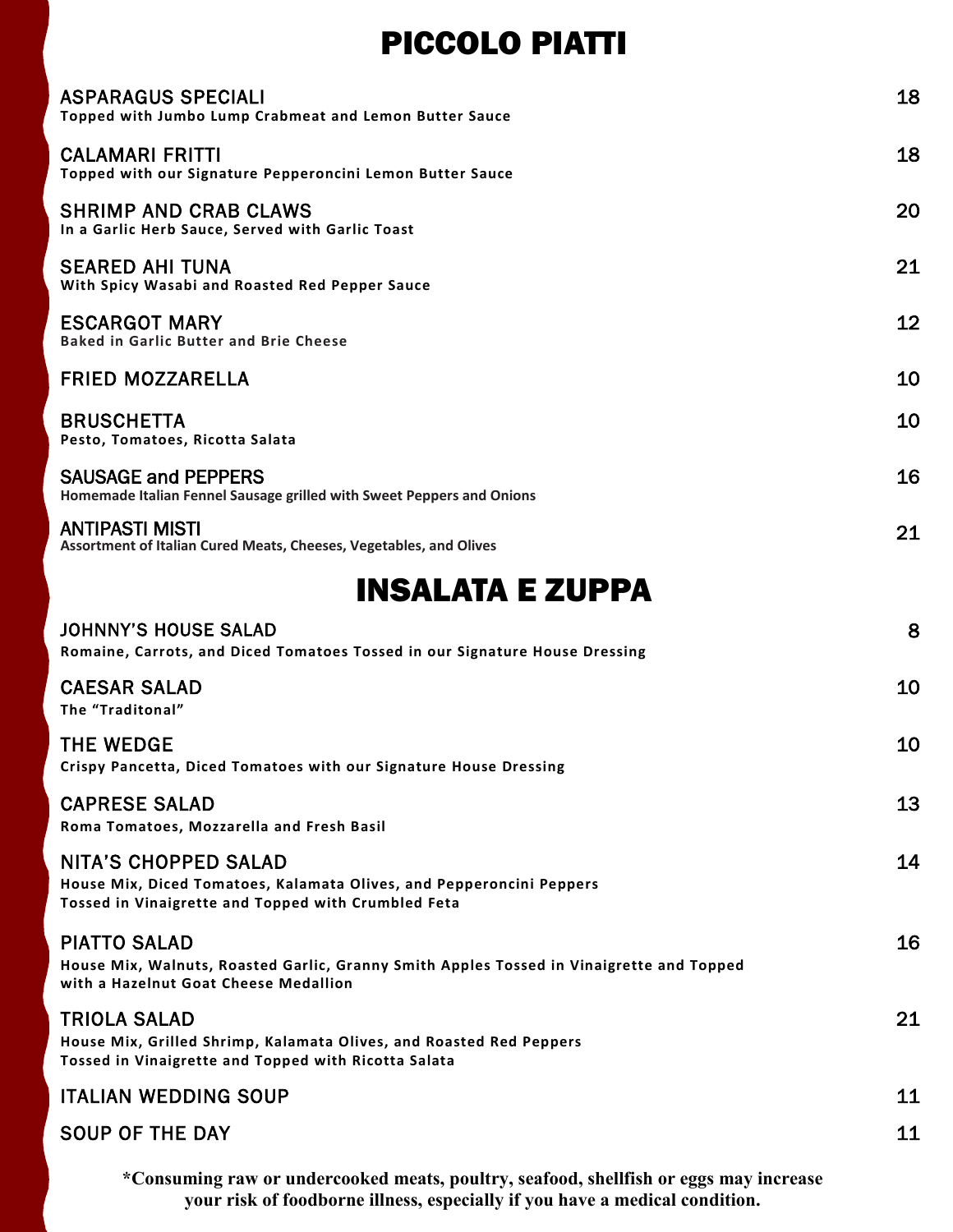| <b>PASTA</b>                                                                                                                                                                                                 |    |
|--------------------------------------------------------------------------------------------------------------------------------------------------------------------------------------------------------------|----|
| Substitutions- Add \$3 for Gluten Free or Whole Wheat Pasta<br>18% Gratuity added on all parties of 6 or more                                                                                                |    |
| <b>JESSICA'S GNOCCHI</b><br><b>With Sugo Rosa</b>                                                                                                                                                            | 19 |
| <b>PENNE MELANZANE</b><br>Sautéed Eggplant Tossed with Platto Sauce and Topped with Ricotta Salata                                                                                                           | 18 |
| <b>LINGUINE AND CLAMS</b><br>Littleneck Clams in a White Wine Sauce or Marinara Sauce                                                                                                                        | 29 |
| PAPPARDELLA ALLA VODKA<br>Pasta with a light Goat Cheese and Tomato Cream Vodka Sauce, with Sun-dried Tomatoes, Scallions,<br>Sautéed Mushrooms, and Italian Sausage                                         | 23 |
| <b>LINGUINE PESCATORE</b><br><b>Mixed Seafood in a Marinara Sauce</b>                                                                                                                                        | 28 |
| LINGUINE BASHAW<br>Shrimp, Diced Tomatoes, Mushrooms, Spinach, and Basil tossed in a White Wine Sauce                                                                                                        | 24 |
| <b>PASTA VENTO</b><br>Grilled Chicken, Artichoke Hearts, Diced Tomatoes, Broccoli, Kalamata Olives, and Basil, Penne Pasta<br>in a sauce of Garlic and Extra Virgin Olive Oil and Topped with Ricotta Salata | 21 |
| <b>MUSHROOM RAVIOLI</b><br><b>Tossed is a Alfredo Sauce</b>                                                                                                                                                  | 20 |
| <b>MEZZALUNA</b><br>Half-Moon Spinach Ravioli stuffed with Chicken, Ricotta, and Romano tossed in a Alfredo Sauce                                                                                            | 19 |
| <b>LASAGNA CARRABBA</b>                                                                                                                                                                                      | 19 |
| <b>FETTUCINE ALFREDO</b><br>With Grilled Chicken, Mushrooms, and Peas                                                                                                                                        | 22 |
| <b>SPAGHETTI</b><br>With Meatsauce, Meatballs, or Italian Sausage                                                                                                                                            | 19 |
| <b>SPAGHETTI CARBONARA</b><br>Tossed with Pancetta, Onions, Romano, Egg and Cream                                                                                                                            | 21 |
| <b>DI77A</b>                                                                                                                                                                                                 |    |



| <b>PAPA JOE'S SPECIALI</b><br>Pepperoni, Italian Sausage, Mushrooms, and Kalamata Olives                                                                                                                                                                 | 19 |
|----------------------------------------------------------------------------------------------------------------------------------------------------------------------------------------------------------------------------------------------------------|----|
| <b>BILL'S SUPREME</b><br>Pepperoni, Italian Sausage, Red Onions, Kalamata Olives, Pepperoncini Peppers,<br>and Ricotta Salata                                                                                                                            | 19 |
| <b>WALSTAD ORIGINAL</b><br>Spinach, Red Onions, Sundried Tomatoes, Mushrooms, Feta, and Grilled Chicken                                                                                                                                                  | 20 |
| <b>CARL'S CREATE YOUR OWN Choose from the following:</b><br>Sun-dried Tomatoes, Italian Sausage, Pepperoni, Mushrooms, Roasted Red Peppers,<br>Eggplant, Meatballs, Onions, Tomatoes, Kalamata Olives, Spinach, Feta Cheese, and<br>Pepperoncini Peppers | 20 |